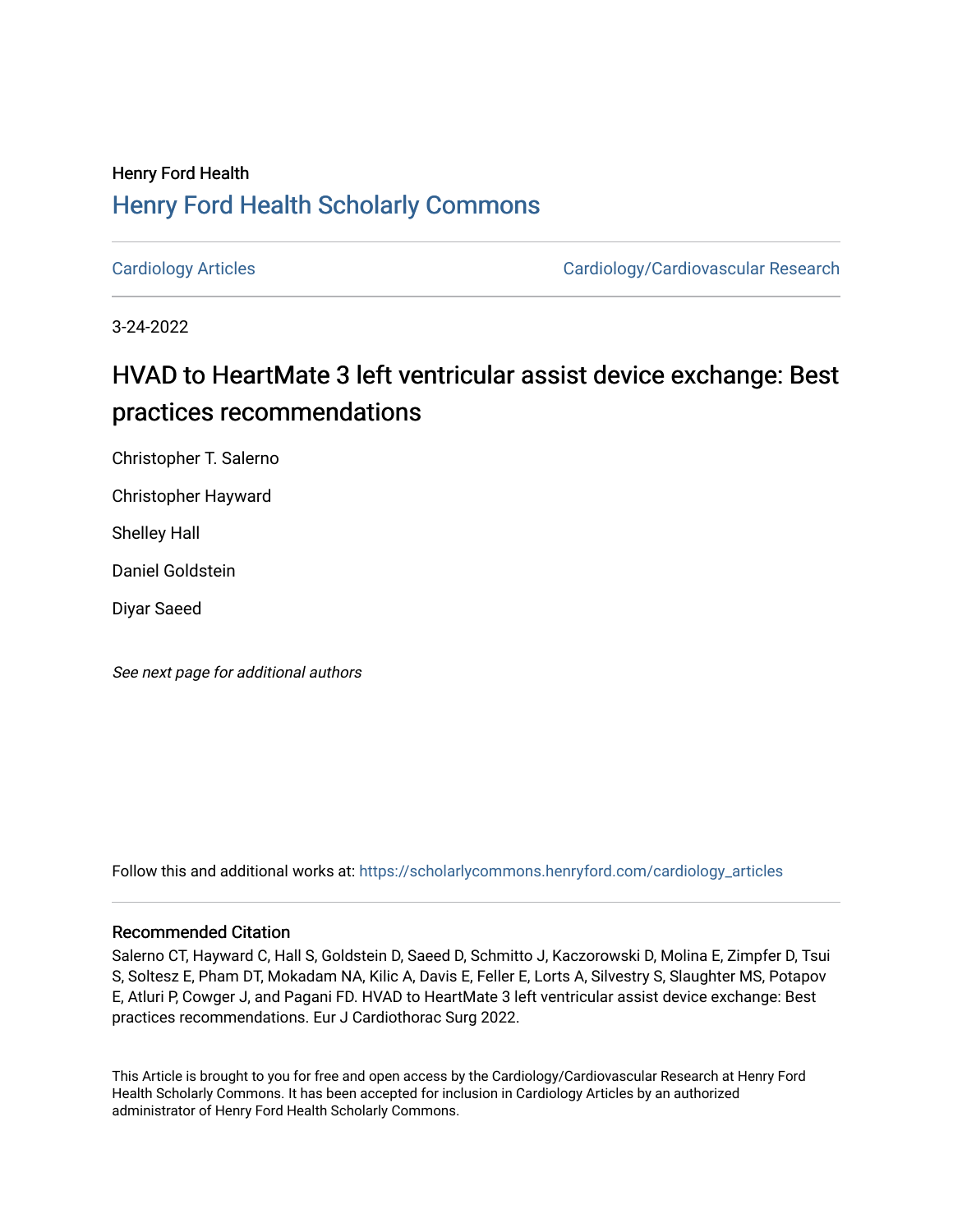## Authors

Christopher T. Salerno, Christopher Hayward, Shelley Hall, Daniel Goldstein, Diyar Saeed, Jan Schmitto, David Kaczorowski, Ezequiel Molina, Daniel Zimpfer, Steven Tsui, Edward Soltesz, Duc Thin Pham, Nahush A. Mokadam, Arman Kilic, Erin Davis, Erika Feller, Angela Lorts, Scott Silvestry, Mark S. Slaughter, Evgenij Potapov, Pavan Atluri, Jennifer A Cowger, and Francis D. Pagani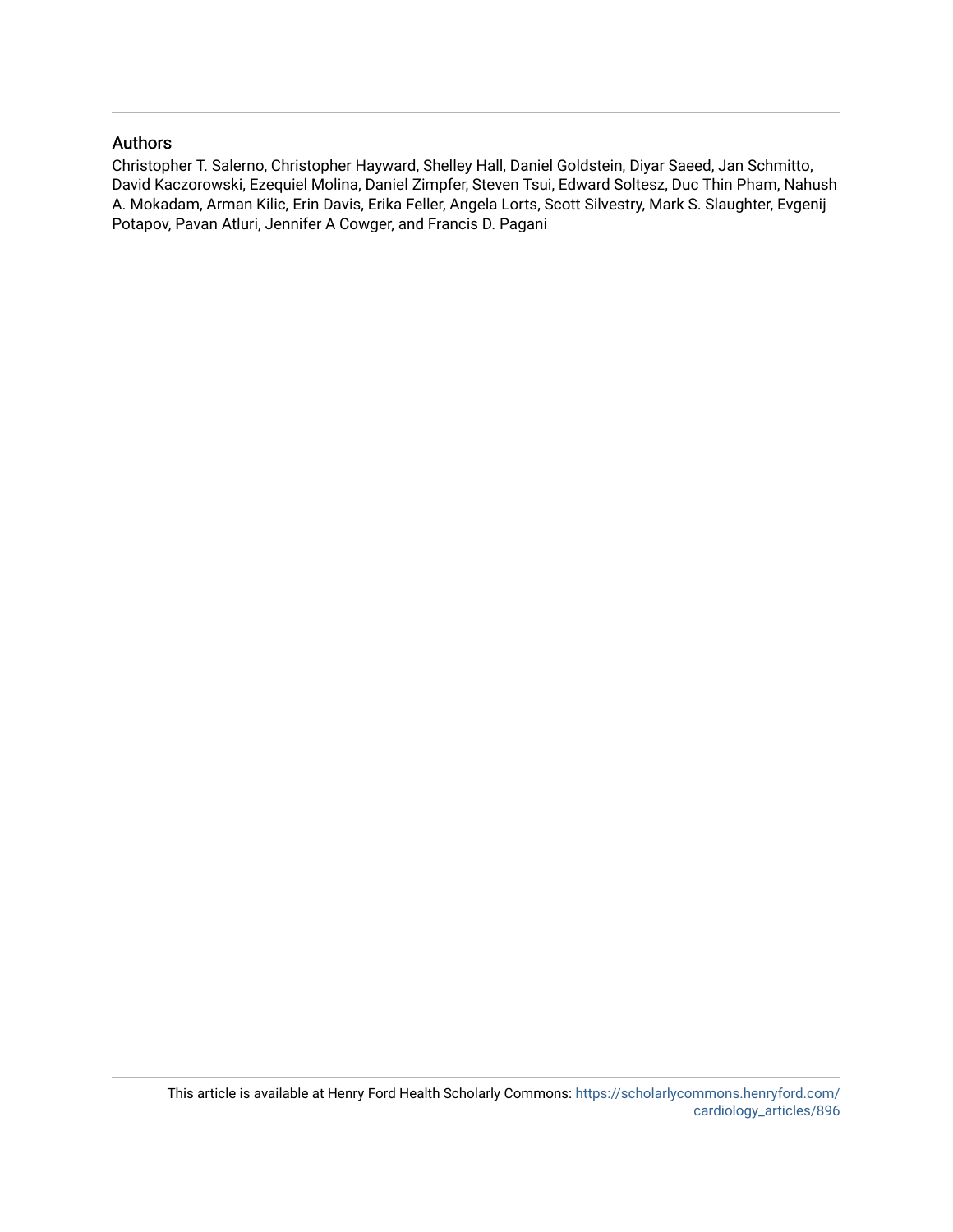Cite this article as: Salerno CT, Hayward C, Hall S, Goldstein D, Saeed D, Schmitto J et al. HVAD to HeartMate 3 left ventricular assist device exchange: Best practices recommendations. Eur J Cardiothorac Surg 2022; doi:10.1093/ejcts/ezac169.

## HVAD to HeartMate 3 left ventricular assist device exchange: Best practices recommendations

Christopher T. Salerno,<sup>a</sup> Christopher Hayward,<sup>b</sup> Shelley Hall,<sup>c</sup> Daniel Goldstein,<sup>d</sup> Diyar Saeed,<sup>e</sup> Jan Schmitto,<sup>f</sup> David Kaczorowski,<sup>g</sup> Ezequiel Molina,<sup>h</sup> Daniel Zimpfer,<sup>i</sup> Steven Tsui,<sup>j</sup> Edward Soltesz,<sup>k</sup> Duc Thin Pham,<sup>l</sup> Nahush A. Mokadam,<sup>m</sup> Arman Kilic,<sup>n</sup> Erin Davis,<sup>o</sup> Erika Feller,<sup>p</sup> Angela Lorts,<sup>q</sup> Scott Silvestry,<sup>r</sup> Mark S. Slaughter,<sup>s</sup> Evgenij Potapov,<sup>t</sup> Pavan Atluri,<sup>u</sup> Jennifer Cowger,<sup>v</sup> and Francis D. Pagani,<sup>w,</sup>\* on behalf of the HeartWare HVAD System to HeartMate 3 Left Ventricular Assist System Device Exchange Advisory Group†

- a Section of Cardiac Surgery, University of Chicago, Chicago, IL<br>
b Heart Failure and Transplant Unit, St Vincent's Hospital, Sydney, Australia<br>
c Departments of Cardiology and Transplantation, Baylor University Medical Ce
- 
- 
- 
- 
- 
- 
- 
- 
- 
- 
- 
- 
- 
- 
- 
- Framework of Cardiothoracic Surgery, Royal Papworth Hospital, Cambridge, United Kingdom<br>
K Department of Cardiothoracic Surgery, Cleveland Clinical Hospital, Cleveland, OH<br>
T Division of Cardiac Surgery, Northwestern Unive
- 
- 
- 
- 
- \* Address for reprints: Francis D. Pagani, MD, PhD, Department of Cardiac Surgery, 5161 Cardiovascular Center, University of Michigan, SPC 5864, 1500 East Medical Center Dr, Ann Arbor, MI 48109 (E-mail: fpagani@umich.edu).

Received 7 October 2021; received in revised form 9 November 2021; accepted 10 November 2021

## Abstract

The HeartWare HVAD System (Medtronic) is a durable implantable left ventricular assist device that has been implanted in approximately 20,000 patients worldwide for bridge to transplant and destination therapy indications. In December 2020, Medtronic issued an Urgent Medical Device Communication informing clinicians of a critical device malfunction in which the HVAD may experience a delay or failure to restart after elective or accidental discontinuation of pump operation. Moreover, evolving retrospective comparative effectiveness studies of patients supported with the HVAD demonstrated a significantly higher risk of stroke and all-cause mortality when compared with a newer generation of a commercially available durable left ventricular assist device. Considering the totality of this new information on HVAD performance and the availability of an alternate commercially available device, Medtronic halted the sale and distribution of the HVAD System in June 2021. The decision to remove the HVAD from commercial distribution now requires the use of the HeartMate 3 left ventricular assist system (Abbott, Inc) if a patient previously implanted with an HVAD requires a pump exchange. The goal of this document is to review important differences in the design of the HVAD and HeartMate 3

†Members of the HeartWare HVAD System to HeartMate 3 Left Ventricular Assist System Exchange Advisory Group are listed in the Acknowledgments. This article has been copublished in The Journal of Thoracic and Cardiovascular Surgery, The Annals of Thoracic Surgery, and European Journal of Cardio-Thoracic Suraerv.

 $©$  2022 Jointly between The Society of Thoracic Surgeons, The American Association for Thoracic Surgery, and the European Association for Cardio-Thoracic Surgery. Published by Oxford University Press the European Association for Cardio-Thoracic Surgery.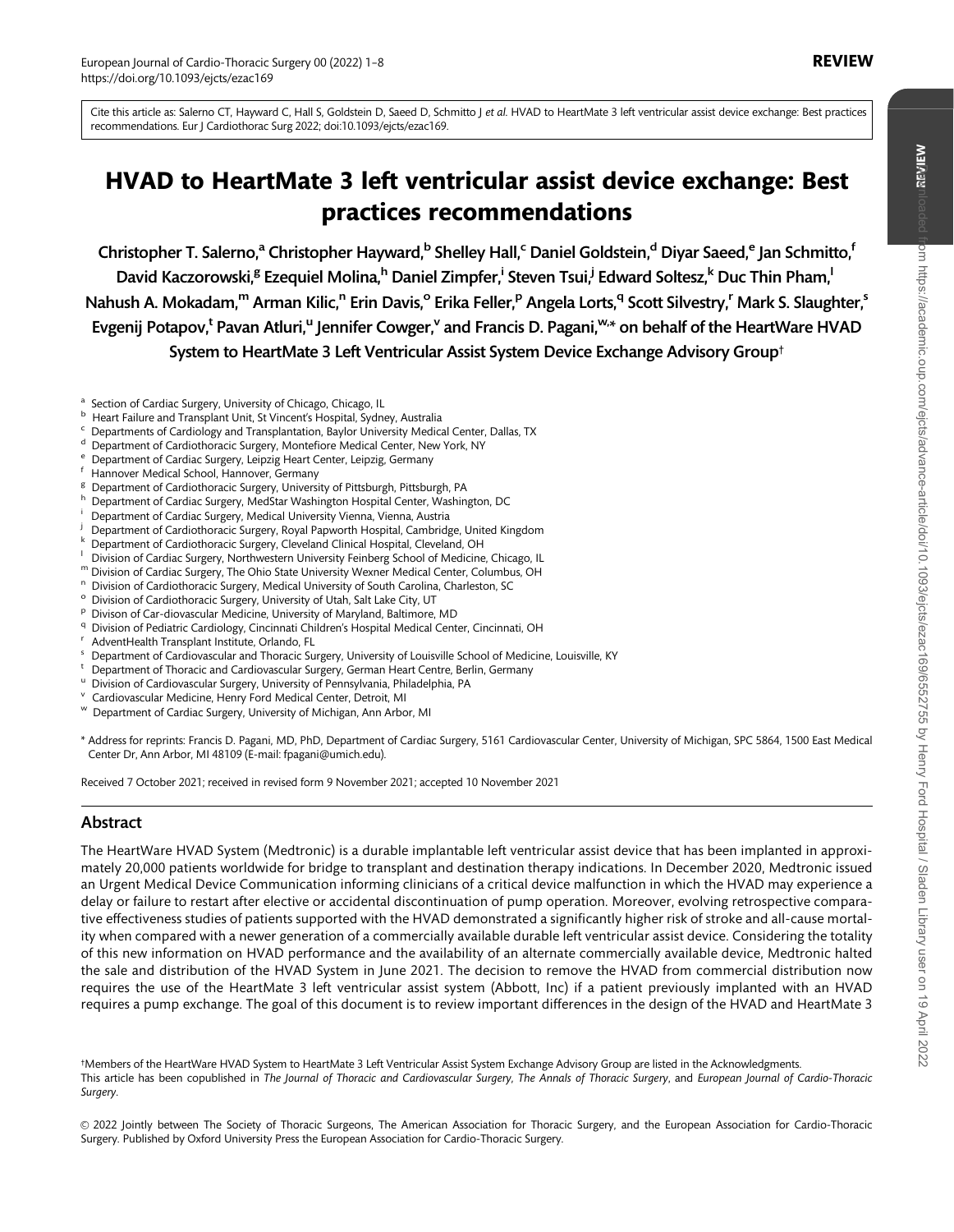<span id="page-3-0"></span>that are relevant to the medical management of patients supported with these devices, and to assess the technical aspects of an HVAD-to-HeartMate 3 exchange. This document provides the best available evidence that supports best practices. (J Thorac Cardiovasc Surg 2022;-:1–8)

Keywords: HeartMate 3 left ventricular assist device • HVAD left ventricular assist device • left ventricular assist device malfunction • heart failure

#### ABBREVIATIONS AND ACRONYMS

| <b>BP</b> | blood pressure                 |
|-----------|--------------------------------|
| I VAD     | left ventricular assist device |
| MAP       | mean arterial pressure         |

The HeartWare HVAD System (Medtronic) is a durable left ventricular assist device (LVAD) approved for bridge to transplant indication in 2012 and destination therapy indication in 2019, based on data from the ADVANCE + Continued Access Protocol, ENDURANCE, and ENDURANCE Supplemental clinical studies [\[1–5](#page-9-0)]. To date, the device has been implanted in approximately 20,000 patients worldwide and had gained wide adoption, particularly in clinical scenarios that use a left anterolateral thoracotomy approach for device place-ment [\[6](#page-9-0)], for patients with smaller body size and for off-label pediatric applications [\[7](#page-9-0)]. In December 2020, Medtronic issued an Urgent Medical Device Communication informing clinicians of a critical device malfunction in which the HVAD System may experience a delay or failure to restart after elective or accidental discontinuation of pump operation [\[8\]](#page-9-0). In addition, mounting evidence from retrospective comparative effectiveness studies demonstrated a significantly higher risk of stroke and all-cause mortality in HVAD recipients when compared with those receiving a newer generation of a commercially available durable LVAD, the HeartMate 3 left ventricular assist system (Abbott, Inc) [\[9–13](#page-9-0)]. In a recent report, the HVAD was associated with a higher incidence of major neurologic adverse events in the late constant hazard phase (hazard ratio, 5.71) [\[13\]](#page-9-0) and higher risk of risk of mortality (hazard ratio, 3.20) compared with the HeartMate 3 device [\[9\]](#page-9-0). Considering the totality of new information on HVAD performance, Medtronic halted its sale and distribution in June 2021.

Understandably, numerous concerns and questions have arisen from clinicians and patients. The most pressing question is how to treat the patients who remain supported with an HVAD. In particular, 2 options have been advanced: (1) continue ongoing support with the HVAD, only changing to a HeartMate 3 "for cause" (ie, pump malfunction or infection); or (2) electively perform an HVAD-to-HeartMate 3 exchange to reduce the potential risk of patient harm that may occur from a device malfunction related to the "failure to restart" mode of device failure. Current recommendations from Medtronic support the former strategy. Recent analyses from The Society of Thoracic Surgeons Interagency Registry for Mechanically Assisted Circulatory Support registry has similarly supported a "for cause" approach because continued support on a normally functioning HVAD was associated with less risk than that associated with exchange to a HeartMate 3 [[14](#page-9-0)]. Furthermore, the early risk of exchange from an HVAD-to-HeartMate 3 was similar to that of exchange from an HVAD-to-HVAD, suggesting that patients were not disadvantaged by requiring an exchange to the HeartMate 3 [[14](#page-9-0)].



**Hyang Surgical Management Surgical Management**

Figure 1: With the removal of the HeartWare HVAD System (Medtronic) from commercial distribution, the HeartMate 3 (Abbott, Inc) left ventricular assist system is now the only commercially available durable left ventricular assist device device to exchange for an HVAD in the event of a need to exchange an HVAD device.

The decision to remove the HVAD from commercial distribution now requires surgeons to use the HeartMate 3 as the only commercially available device for primary implantation as well as for exchanging a previously implanted HVAD (Figures 1 and [2\)](#page-4-0). The goal of this document is to (1) highlight differences in the design of the HVAD and HeartMate 3 that are relevant to patient management; and (2) review the surgical management of an HVAD-to-HeartMate 3 exchange. This document provides the best available evidence and consensus opinion that support best practices.

## MATERIALS AND METHODS

## Differences in Device Design and Implications for Medical Management

Both pumps are continuous-flow LVADs with centrifugal flow design [\[15](#page-9-0),[16\]](#page-9-0). The HVAD uses a hybrid engineering design to levitate the internal impeller with passive magnetic levitation and a hydrodynamic bearing. It incorporates an optional proprietary pump speed management algorithm, termed the "Lavare Cycle," [[17](#page-9-0)] that is designed to reduce pump and ventricular blood stasis and improve washout. The HeartMate 3 is designed with complete magnetic levitation of the internal impeller that permits greater distances between the motor housing and the impeller compared with the gaps that can be achieved with a hydrodynamic bearing. Its pump operation includes an obligatory change in pump speed that achieves a reduction in flow stagnation in the pump [[18](#page-9-0)]. Recent data have suggested that the 2 pumps significantly differ in the rates of hemocompatibility-related adverse events, particularly with respect to stroke  $[9-13]$  $[9-13]$  $[9-13]$  $[9-13]$ . Whether these dissimilarities are related to the differences in pump design or their dynamic pump speed modulation algorithms remains unknown.

Additional features of the HVAD include a real-time display of pump waveforms on the HeartWare monitor that depict the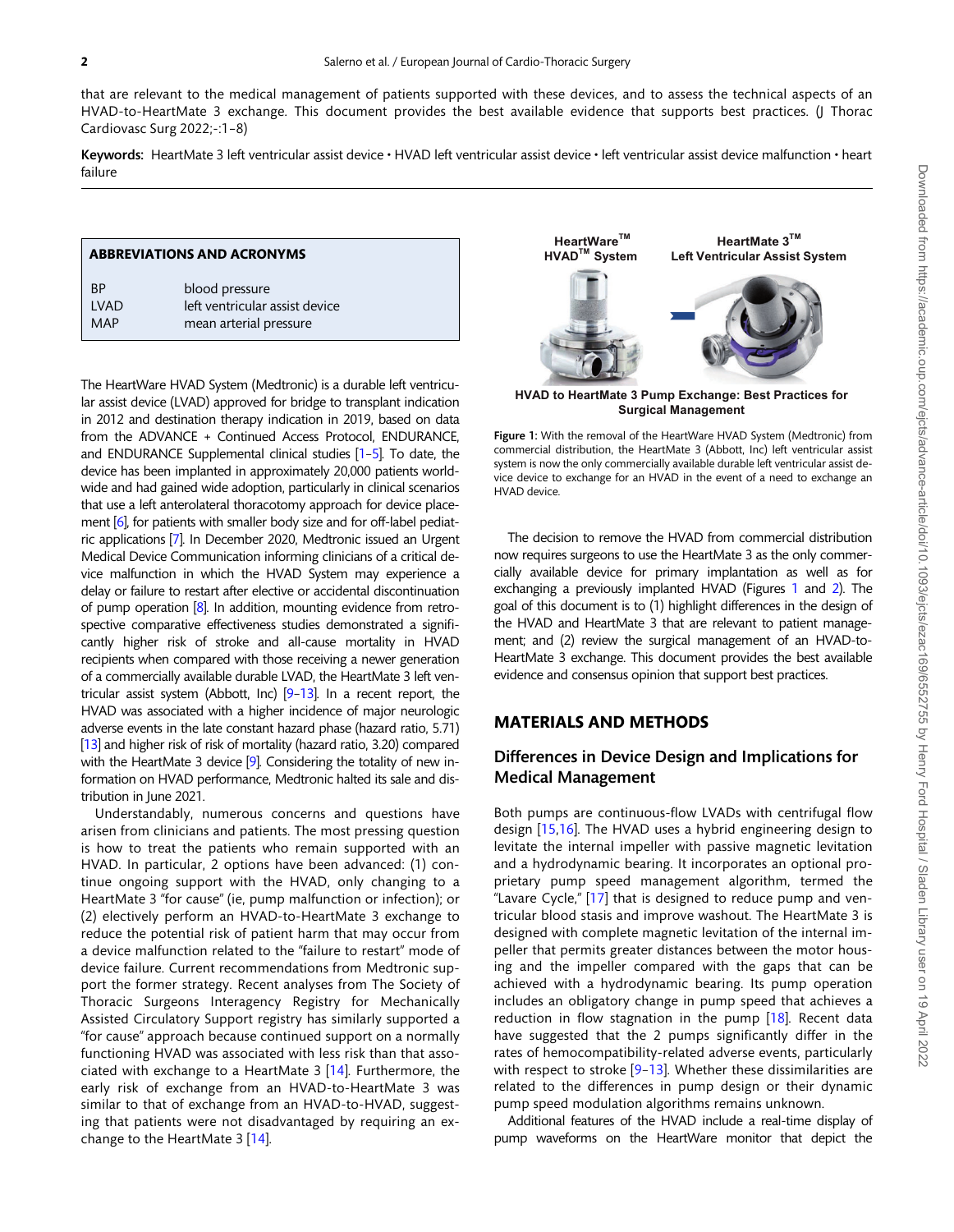Pump Exchange of a HeartWare™ HVAD™ to HeartMate 3™ Left **Ventricular Assist Device** 

<span id="page-4-0"></span>

Figure 2: Pump exchange of a HeartWare HVAD to HeartMate 3 LVAD. Exchange of the HVAD device should be performed only "for cause," for example, pump malfunction. The assessment of the surgical risks of the procedure should determine the surgical approach and technique for the exchange procedure. Removal of all HVAD device components including sewing ring and outflow graft is the optimal technique when feasible and safe. Alternative approaches are available, including minimally invasive techniques.

variability of blood flow through the pump and the ongoing collection of pump parameters and performance data in the Controller logfiles. Information gleaned from logfiles, when used in combination with clinical data and assessment, provides critical information on pump performance to support clinical decision making [[19\]](#page-9-0). The HeartMate 3 uses the HeartMate Touch Communication System that provides clinicians with the ability to wirelessly monitor the HeartMate 3 system, program system parameters such as pump speed, assess and track alarm conditions, and view and save performance data. The Touch Communication System provides data on pump speed, pump power, pump flow, and pulsatility index.

## Patient Management

It is important to note that anticoagulation, antiplatelet, and blood pressure (BP) management recommendations for the HVAD System have not been altered as a result of the HVAD device recall.

## Anticoagulation and Antiplatelet Management

Antithrombotic recommendations for the HVAD are based on clinical experience in the ADVANCE + Continued Access Protocol [\[1,3](#page-9-0)], ENDURANCE [\[4\]](#page-9-0), and ENDURANCE Supplemental clinical studies [\[5\]](#page-9-0). Recommended antithrombotic therapy included warfarin anticoagulation targeted to an international normalized ratio of 2.0 to 3.0 as well as antiplatelet therapy with aspirin at more than 81 mg daily. Initial aspirin dosing of 81 mg was associated with an increased risk of pump thrombosis and stroke [\[20,21](#page-9-0)]. In ENDURANCE, 29.7% of patients experienced a stroke with the HVAD device compared with 12.1% of patients receiving the comparator device, the HeartMate II (Abbott Labs) [[4](#page-9-0)]. In the ENDURANCE Supplemental clinical study, 14.7% of patients experienced a stroke with the HVAD device compared with 12.1% of patients with the HeartMate II device [[5](#page-9-0)].

Antithrombotic recommendations for the HeartMate 3 are based on the clinical experience from the MOMENTUM 3 and HeartMate 3 Conformité Européenne Mark clinical studies [22-25]. It calls for warfarin anticoagulation with an international normalized ratio targeted to 2.0 to 3.0 and antiplatelet therapy with aspirin 81 mg daily. In the MOMENTUM 3 clinical study, 9.9% of patients receiving the HeartMate 3 experienced a stroke compared with 19.4% receiving the HeartMate II [\[22](#page-9-0)]. The safety of discontinuing aspirin therapy is currently being evaluated in a multicenter, prospective, randomized, double-blinded clinical trial [\[23\]](#page-9-0).

### Blood Pressure Management

BP management is important for both HVAD and HeartMate 3 devices because continuous-flow devices are afterload sensitive and designed to optimally perform within a narrow range of BP. Data from the ENDURANCE Supplemental clinical study demonstrated that an enhanced BP protocol significantly reduced mean arterial pressure (MAP) and reduced the overall stroke rate by 24.2%, with a 50% reduction in hemorrhagic strokes compared with the original ENDURANCE clinical study in which said protocol was absent  $[4,5]$  $[4,5]$  $[4,5]$ . Current recommendations for BP management for HVAD recipients include a target MAP less than 85 mm Hg if the patient has a palpable pulse or less than 90 mm Hg if the patient does not have a palpable pulse [\[5](#page-9-0),[26\]](#page-9-0). A manual cuff and Doppler is the preferred method for measuring BP.

Conversely, BP management for patients supported by the HeartMate 3 is less well defined. Patients supported on the HeartMate 3 should be maintained with a MAP between 80 and 90 mm Hg unless symptoms of lightheadedness, poor organ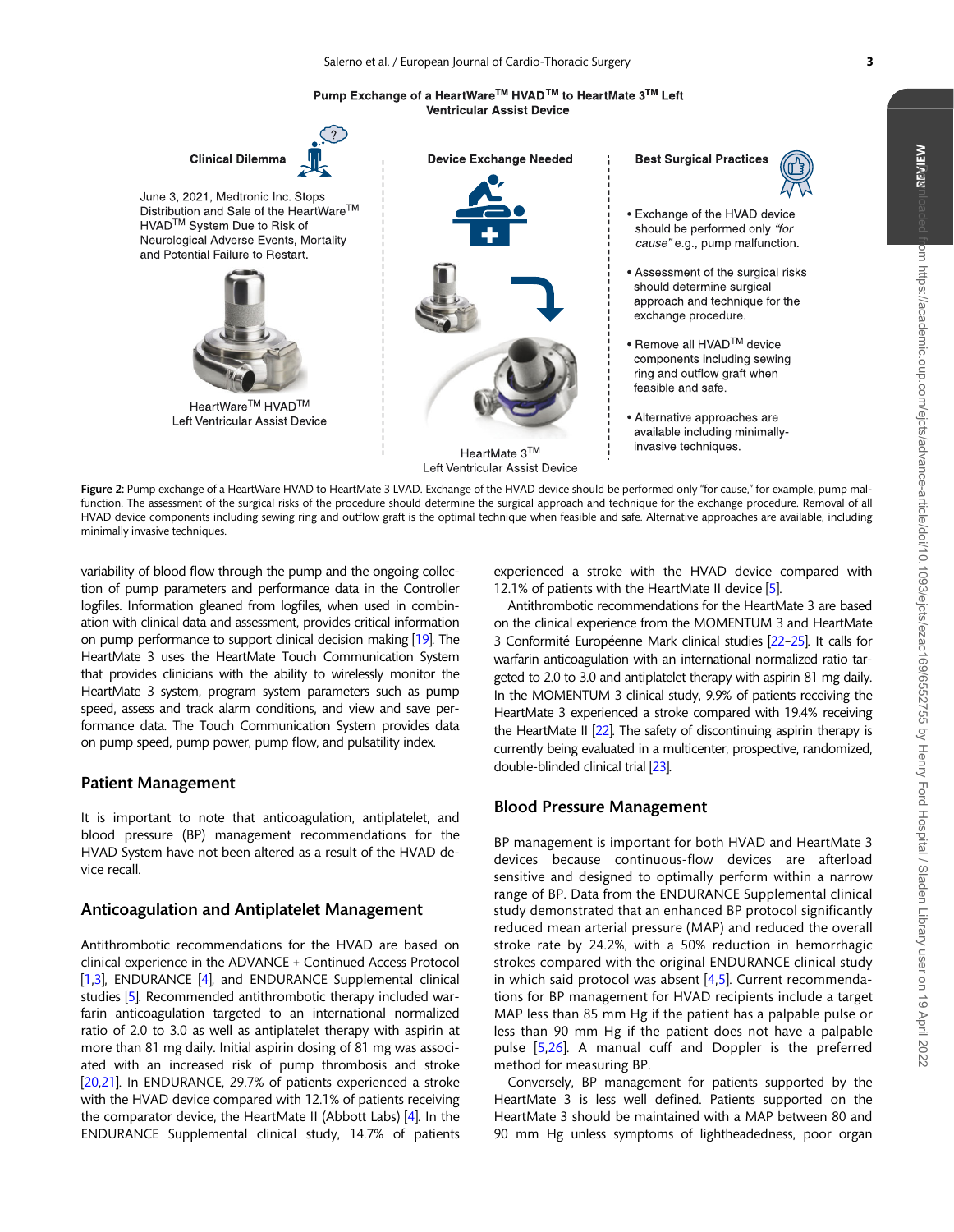#### <span id="page-5-0"></span>Table 1: Medical management: Best practices recommendations

BP management

- BP management goals should be individualized to the patient's condition. Patients and caregivers should be trained to obtain BP readings and record values before index hospital discharge and should be provided specific MAP targets to notify their clinician for possible intervention
- For patients supported with an HVAD without a palpable pulse, a manual cuff and Doppler is the preferred method for measuring BP with a MAP targeting <90 mm Hg
- For HVAD patients with a palpable pulse, MAP targets should be <85 mm Hg
- The target goals for BP management for patients supported with the HeartMate 3 are not as well established as those for the HVAD. Patients supported on the HeartMate 3 should be maintained with a MAP between 80 and 90 mm Hg unless this BP goal is associated with symptoms of lightheadedness, poor organ perfusion, or other symptoms due to low pressure in which a higher BP goal should be established. The risk of hemorrhagic stroke with higher BP goals has not been definitively established as with the HVAD

Anticoagulation

• Patients supported on the HVAD and the HeartMate 3 should be maintained on warfarin anticoagulation with a target international normalized ratio of 2.0 to 3.0

Antiplatelet therapy

- Patients supported on the HVAD should be maintained on antiplatelet therapy with aspirin at a dose of >81 mg/d
- Patients supported on the HeartMate 3 should be maintained on antiplatelet therapy with aspirin 81 mg/d

Device Management and Monitoring

- For the HVAD, clinicians should continue to monitor waveforms in ambulatory and inpatient settings and use Autologs/HVADLogs to better understand pump performance and to support clinical decision making, including evaluation of suspected pump thrombus, suction events, and so forth. The Autologs report provides detailed information and trends regarding pump speed/flow/power, medium and high priority alarms, power source data, and system setting changes
- For the HeartMate 3, clinicians should continue to monitor pump parameters on a routine basis to assess changes in pump parameters
- For both devices, it is important to assess the clinical condition of the patient in addition to assessing pump parameters

BP, Blood pressure; MAP, mean arterial pressure

perfusion, or other symptoms due to low pressure supervene, thereby mandating a higher MAP goal. The risk of hemorrhagic stroke with higher BP goals has not been definitively established as with the HVAD. It is thought that the artificial pulse algorithm used in the HeartMate 3 may cause inaccuracies in determination of MAP, causing clinicians to overestimate actual MAP [[27](#page-9-0)] (Table 1).

## Surgical Considerations for Left Ventricular Assist Device Pump Exchange

The global risk associated with LVAD exchange is often related to the preoperative status of the patient and is also driven by the reasons for the exchange procedure. A recent systematic review estimated the risk of 30-day mortality for pump exchange in the setting of changing devices was approximately 10% but varied by pump type [[28](#page-9-0)]. In addition to pump failure, comorbidities may include right ventricular failure, hepatic or renal dysfunction, a history of prior stroke, and ongoing hemolysis, coagulopathy, and platelet dysfunction. All these comorbidities should be considered when deciding on the operative method of exchange. Preoperative medical management should include (1) discontinuation of long-acting agents that may suppress the sympathetic nervous system (eg, beta-blockers, angiotensin receptor neprilysin inhibitor/angiotensin-converting enzyme inhibitor) to reduce risk of vasoplegia; (2) optimization of right ventricular function with inotropes, diuretics, or temporary mechanical support; and (3) optimization of hemostatic function.

First, the appropriate position and angle of the HVAD inflow cannula must be determined using transesophageal echocardiography or cross-sectional contrast study to assess inflow cannula position within the left ventricular chamber. If malposition of the inflow cannula is present, all components of the HVAD sewing ring should be removed and the new HeartMate 3 sewing ring

should be attached to the apex. The inflow cannula position of the HeartMate 3 pump can then be optimized with transesophageal echocardiography guidance and traction sutures placed from the pump to the chest wall or adjusting the length of the outflow graft. Generous dissection to free adhesions of the heart may be necessary to permit apical traction to optimize inflow cannula alignment. Extending the pericardial incision, creating a small preperitoneal space at the left ventricular apex, or opening the left pleura may aid in accommodating the larger HeartMate 3 pump housing to ensure proper inflow cannula alignment.

#### HVAD-to-HeartMate 3 Device Exchange

There are several important technical aspects of the exchange procedure to consider (Figure [3](#page-6-0); [Figures E1-E3;](https://academic.oup.com/ejcts/article-lookup/doi/10.1093/ejcts/ezac169#supplementary-data) Video [1](#page-6-0)). First is the difference in size and design of the apical connector/sewing ring between the 2 systems. Second is the discrepancy of the outflow graft diameter between the 2 systems. Third is the surgical approach for device exchange: sternotomy versus anterolateral thoracotomy. For surgeons with appropriate experience in alternative approaches, an anterolateral thoracotomy approach can be used to prevent injury to cardiac structures or damage to the outflow graft if adherent to the posterior sternal table.

Apical sewing ring/connectors. The apical sewing ring of the HVAD differs significantly from that of the HeartMate 3 ([Figures E4 and E5\)](https://academic.oup.com/ejcts/article-lookup/doi/10.1093/ejcts/ezac169#supplementary-data). The diameter, including the sewing cuff of the HVAD sewing ring, measures 43 mm in size. The inflow cannula of the HVAD measures 25 mm from the "O" ring to cannula tip and 32.3 mm from pump housing to cannula tip with a 21 mm outer diameter. The HVAD pump is fabricated of smooth titanium with sintering halfway up and contains a silicone O-ring to ensure a seal with the sewing ring. The HVAD inflow cannula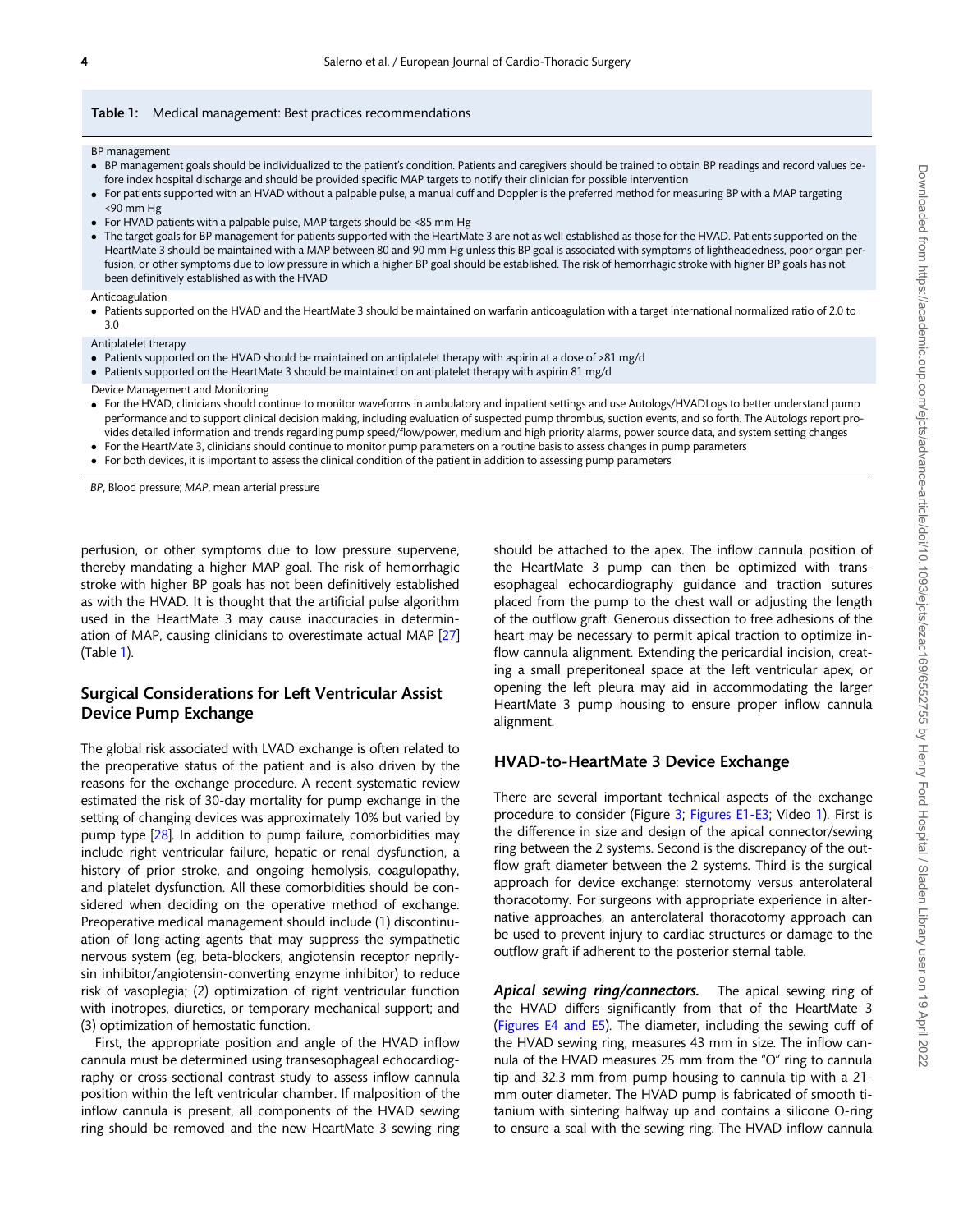<span id="page-6-0"></span>**A** Photograph demonstrating differences in length of the cannula and height of the pump housing.



#### **B** Diagram providing pump weights and cannula lengths for the HeartMate  $3^{\text{TM}}$  and HVAD<sup>™</sup>  $\overline{111}$

| <b>INFLOW</b> | HeartMate 3™ LVAD                                                     |                                     |
|---------------|-----------------------------------------------------------------------|-------------------------------------|
|               | <b>Pump</b><br>Mass (or weight) = $200 g$<br>Volume = $80 \text{ ml}$ | <b>Inflow</b><br>Length = $22$ mm   |
| <b>INFLOW</b> | <b>HVAD<sup>™</sup> System</b>                                        |                                     |
|               | <b>Pump</b><br>Mass (or weight) = $160 g$<br>Volume = $50$ mL         | <b>Inflow</b><br>Length = $32.3$ mm |

Figure 3: Comparison of the pump dimensions and size for the HeartMate 3 and HeartWare HVAD System. A, The differences in length of the cannula and height of the pump housing. B, The pump weights and cannula lengths for the HeartMate 3 and HVAD. The diameter of the inflow cannula of the HVAD is approximately 20.6 mm, and the diameter of the HeartMate 3 inflow cannula is 20.5 mm. The length of the sintering along the inflow cannula is approximately 11.7 mm for the HVAD and approximately 22 mm for the HeartMate 3. The photographs are courtesy of Angela Lorts, MD, MBA, Cincinnati Children's Hospital Medical Center, Cincinnati, Ohio. LVAD, Left ventricular assist device.



Video 1: The surgical procedure to exchange the HVAD LVAD to the HeartMate 3 LVAD. The steps and surgical techniques of the operative procedure for exchange of an HVAD to HeartMate 3 are reviewed. Provided by Dr Diyar Saeed, Department of Cardiac Surgery at the Leipzig Heart Center. Video available in the [supplementary material](https://academic.oup.com/ejcts/article-lookup/doi/10.1093/ejcts/ezac169#supplementary-data).

has a larger diameter compared with the inflow cannula of the HeartMate 3 [[16\]](#page-9-0). The HVAD sewing ring is constructed of titanium and Dacron polyester and secures the pump inflow cannula in position with the aid of a torque wrench. The inner portion of the metallic sewing ring is a C-clamp that can be adjusted by turning a screw inside the clamp to secure the base of pump's inflow cannula for optimal placement of the inflow cannula.

The HeartMate 3 device has 2 choices for apical connectors: a larger size sewing ring with metal housing to maintain a flat geometry of the felt sewing cuff and a second, smaller design in which the metal housing has been removed and the size of the felt sewing ring is reduced in size ([Figure E5](https://academic.oup.com/ejcts/article-lookup/doi/10.1093/ejcts/ezac169#supplementary-data)). The HeartMate 3 inflow cannula measures 22 mm in length from the pump housing to cannula tip and 20 mm in external diameter. The outer diameter of the inflow cannula for the HeartMate 3 is smaller than that of the HVAD and measures only 20.5 mm (this dimension includes the sintering surface)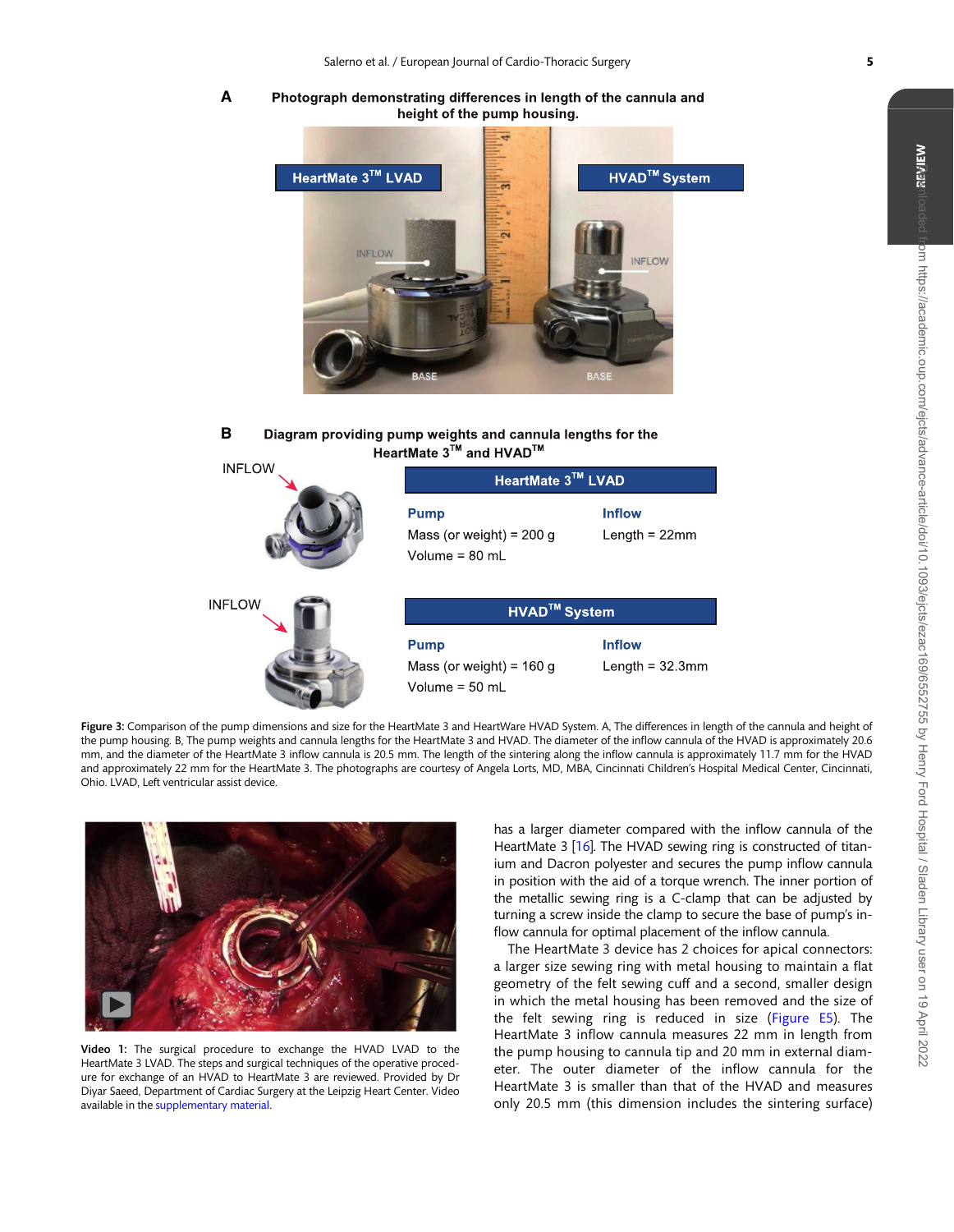<span id="page-7-0"></span>compared with 20.6 mm for the outside diameter of the HVAD inflow cannula [[15,16\]](#page-9-0). Thus, the inlet cannula of the HeartMate 3 cannot simply be placed through the HVAD metallic sewing ring and obtain a hemostatic seal and requires deviations from the HeartMate 3 implant technique as developed in the MOMENTUM 3 clinical study and described in the HeartMate 3 Instructions for Use [[29](#page-9-0)–[31](#page-9-0)]. Previous reports have described use of a rubber seal to obtain hemostasis at the inflow connection [[29](#page-9-0),[30](#page-9-0)] [\(Figure E6\)](https://academic.oup.com/ejcts/article-lookup/doi/10.1093/ejcts/ezac169#supplementary-data). The long-term consequences of using an improvised seal are unknown.

**Outflow graft.** The outflow grafts of the HVAD and HeartMate 3 differ in diameter, measuring 10 mm and 14 mm, respectively [\(Figure E7\)](https://academic.oup.com/ejcts/article-lookup/doi/10.1093/ejcts/ezac169#supplementary-data). This difference in outflow graft diameter has important implications in the exchange procedure and recommendations for best practices. During the exchange procedure, complete removal of the HVAD outflow graft would eliminate the concern for discrepancy in outflow graft sizes. Suturing of the HeartMate 3 outflow graft to a remnant of the HVAD outflow graft will necessitate a significant reduction in outflow graft diameter at the anastomosis or distal to it. This reduction in size would increase afterload to the HeartMate 3 [\[32\]](#page-9-0) ([Figure E8\)](https://academic.oup.com/ejcts/article-lookup/doi/10.1093/ejcts/ezac169#supplementary-data). The long-term consequences of this increase in afterload to the HeartMate 3 are unknown and may potentially increase the risk of hemocompatibility-related adverse events or result in inadequate left ventricular unloading and manifestations of heart failure. In vitro studies suggest that suturing the 14-mm outflow graft of the HeartMate 3 to varying lengths of remnants of the HVAD 10-mm outflow graft increases afterload to the HeartMate 3 [\[32\]](#page-9-0). Additional data suggest that this added resistance may be overcome by adjustment of pump speed [\[32\]](#page-9-0). The unknown clinical consequences of higher rotor speeds on hemocompatibility risks, battery runtime, and pump performance with retention of an HVAD remnant should be balanced against other procedural considerations.

**Exchange procedure.** The technique for exchange that is most consistent with the HeartMate 3 Instructions for Use [[31](#page-9-0)] is to completely excise the preexisting HVAD sewing ring and replace it with a new apical connector specific to the HeartMate 3 device [\(Figure E9](https://academic.oup.com/ejcts/article-lookup/doi/10.1093/ejcts/ezac169#supplementary-data)). Use of circulatory support with cardiopulmonary bypass or extracorporeal membrane oxygenation is recommended for the exchange procedure to allow inspection of the left ventricular cavity and to ensure that the pannus and left ventricular thrombus are completely removed [\(Figure E10\)](https://academic.oup.com/ejcts/article-lookup/doi/10.1093/ejcts/ezac169#supplementary-data). The HeartMate 3 apical connector can then be sewn to the left ventricular apex using a series of interrupted, pledgetted, horizontal mattress sutures ( $\sim$ 12 individual sutures) for the standard cuff ([Figure E11\)](https://academic.oup.com/ejcts/article-lookup/doi/10.1093/ejcts/ezac169#supplementary-data). Alternatively, 4 pledgetted sutures followed by a running polypropylene suture can be used to obtain a secure attachment of the "mini" apical connector to the left ventricular apex.

In addition to removal of the HVAD sewing ring, complete removal of the outflow graft with enlargement of the aortotomy to accommodate the 14-mm outflow graft of the HeartMate 3 completely eliminates the discrepancy in outflow graft size mismatch ([Figure E12](https://academic.oup.com/ejcts/article-lookup/doi/10.1093/ejcts/ezac169#supplementary-data)). This technique will prevent a pressure drop across the reduced size HVAD outflow graft and avoid an increase in afterload to the HeartMate 3. However, other procedural considerations must be weighed, including the additional complexity of having to clamp the ascending aorta partially or fully. Moreover, the use a left anterolateral thoracotomy approach often requires using a remnant of the HVAD outflow graft [[33,34](#page-9-0)].

Alternative surgical techniques for securing the HeartMate 3 to the left ventricular apex. Other options for securing the HeartMate 3 to the left ventricular apex have been advanced [\[29,30,33,34\]](#page-9-0). Each has important potential benefits and limitations. If full sternotomy or complete replacement of the HVAD sewing ring with the HeartMate 3 apical connector poses unacceptable risk as assessed by the surgical team, the following modifications can be considered [[29](#page-9-0),[30](#page-9-0)].

## A. Implantation of the HeartMate 3 by sewing the HeartMate 3 apical connector over the existing HVAD sewing ring

The HeartMate 3 sewing ring can be sewn to the left ventricle over the existing HVAD sewing cuff. This is feasible because the sewing ring of the HeartMate 3 is larger. This approach reduces surgical time because it obviates the amount of dissection needed to remove the existing HVAD apical sewing ring. However, hemostasis of this approach must be ensured and may be more technically difficult to achieve compared with full excision and replacement of the existing HVAD sewing ring. Moreover, this technique reduces the depth of insertion of the HeartMate 3 inflow cannula into the left ventricular cavity, a configuration with unknown sequelae (ie, hemocompatibility-related adverse events). Alternatively, the metal connector portion of the HVAD sewing ring can be removed while leaving only the fabric portion of the sewing ring. This technique can reduce operative time and potentially have less effect on the depth of insertion of the HeartMate 3 inflow cannula.

B. Implantation of the HeartMate 3 using the existing apical sewing ring of the HVAD system

For the implantation of the HeartMate 3 inflow cannula into the remaining HVAD metallic sewing ring, a sterile rubber seal can be placed around the inflow cannula of the HeartMate 3 to avoid leakage between the HVAD metallic sewing ring and the inflow cannula of the HeartMate 3 [[29,30,33,34](#page-9-0)] [\(Figure E6](https://academic.oup.com/ejcts/article-lookup/doi/10.1093/ejcts/ezac169#supplementary-data)). The inflow cannula of the new HeartMate 3 can then be placed into the established HVAD metallic sewing ring, and the screw of the HVAD sewing ring can be tightened. The advantage of this technique is the reduction in the time needed to replace the HVAD sewing ring and extent of apical dissection. However, if a reliable seal is not obtained, bleeding and potential for pseudoaneurysm formation could occur.

#### Anterolateral left thoracotomy approach versus sternotomy

approach. An anterolateral left thoracotomy approach may offer several advantages to the redo-sternotomy approach for device exchange [\[33,34\]](#page-9-0). In view of the larger dimensions of the HeartMate 3, a wider incision is generally required when using an anterolateral thoracotomy approach [\[33\]](#page-9-0). A major limitation of this approach is that a longer remnant of the HVAD outflow graft is left in place because the graft-to-graft anastomosis is typically performed over the acute margin of the right ventricle just behind the sternum. As suggested, this could significantly increase afterload to the HeartMate 3 and necessitate increasing the pump speed of the HeartMate 3 to accommodate the increase in resistance  $[32]$  $[32]$ . A preoperative computed tomography angiogram should be obtained to exclude luminal thrombus or extra-luminal compression or kinking of distal segments of the retained HVAD outflow graft. Alternatively, a right upper anterior thoracotomy, tunneling the HeartMate 3 outflow graft through the right chest, and anastomosis to the ascending aorta at the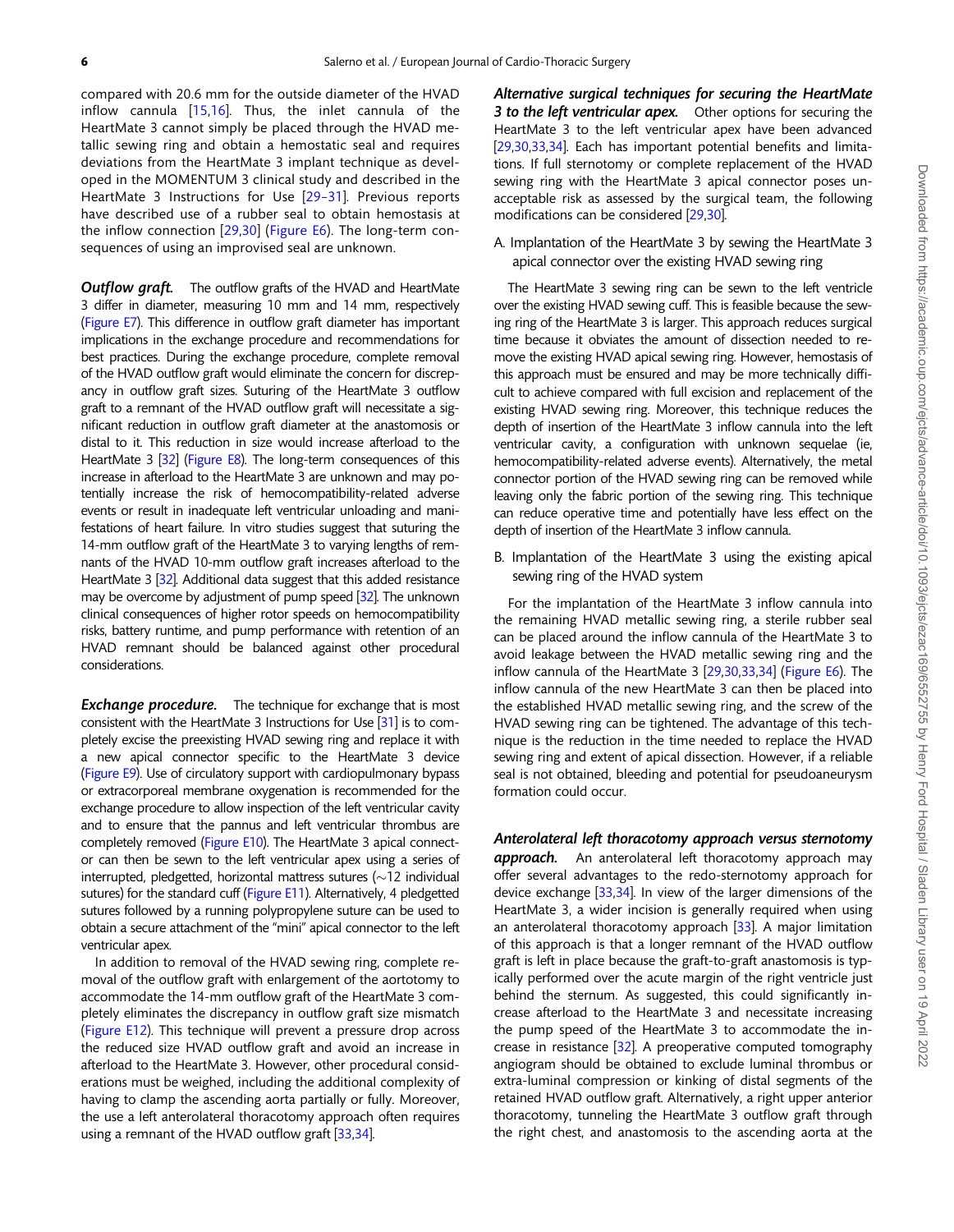#### <span id="page-8-0"></span>Table 2: Surgical management: Best practices recommendations

Indication for exchange

- Current data do not support "elective" HVAD-to-HeartMate 3 exchange to reduce the potential risk of adverse events arising from a failure to restart device malfunction [[11](#page-9-0)]. Exchange from an HVAD-to-HeartMate 3 should be performed only "for cause" (ie, device thrombosis or device electrical failure, or device infection not responsive to medical management)
- Technique for exchange
- Under optimal clinical scenarios, an HVAD-to-HeartMate 3 exchange should include removal all components of the HVAD device and the apical sewing cuff of the HeartMate 3 device is sewn to the apex of the left ventricle. The outflow graft of the HVAD System is completely removed to reduce the discrepancy in outflow graft diameter between the 2 systems
- It is both safe and feasible to implant a HeartMate 3 device through an anterolateral thoracotomy approach. However, this technique does not address the issue of discrepancy in size of the outflow graft between the 2 LVAD systems. An upper right anterior thoracotomy or an upper hemi-sternotomy incision to tunnel the HeartMate 3 outflow graft through the right chest to anastomose to the ascending aorta may be added to the anterolateral thoracotomy approach for device exchange to exclude all remaining remnants of the HVAD outflow graft. This technique must be balanced against using a remnant of the HVAD outflow graft
- Alternative approaches may be considered, if in the opinion of the surgical team, complete excision of all HVAD components poses a unacceptable surgical risk

LVAD, Left ventricular assist device.

site of the previous HVAD outflow graft can be considered. This technique, although adding an additional incision and complexity, can completely exclude all the HVAD outflow graft. Less desirable alternatives to exclude the HVAD outflow graft include anastomosis of the HeartMate 3 outflow graft to the descending thoracic aorta or the subclavian artery, although these would require leaving a blind HVAD outflow graft in place. Data on the safety of these approaches are not available (Table 2).

## CONCLUSIONS

This document outlines important differences that exist in both patient management and techniques for surgical exchange of an HVAD-to-HeartMate 3 exchange. Current data support the recommendation that patients supported with a normally functioning HVAD should remain on support and only undergo exchange "for cause" because the risk of death due to device exchange likely exceeds the risk of death remaining on a normally functioning HVAD device. It is likely that future analyses of data from registries of durable LVAD devices will be performed to continue to monitor evidence to support any changes to this recommendation. Preferably, patients requiring an HVAD-to-HeartMate 3 exchange should undergo removal of all HVAD system components and replacement with HeartMate 3 components unless, in the opinion of the surgical team, this approach poses unacceptable risk, in which case, alternative procedures that reduce the extent of dissection and reduce surgical time can be used.

## SUPPLEMENTARY MATERIAL

[Supplementary material](https://academic.oup.com/ejcts/article-lookup/doi/10.1093/ejcts/ezac169#supplementary-data) is available at EJCTS online.

## ACKNOWLEDGEMENTS

Members of the HeartWare HVAD System to HeartMate 3 Left Ventricular Assist System Exchange Advisory Group are listed in alphabetical order: Pavan Atluri, MD (University of Pennsylvania, Philadelphia, Pa); Jennifer Cowger, MD, MS (Henry Ford Medical Center, Detroit, Mich); Erin Davis, BSN, RN (University of Utah, Salt

Lake City, Utah); Erika Feller, MD (University of Maryland, Baltimore, Md); Daniel Goldstein, MD (Montefiore Medical Center, New York, NY); Shelley Hall, MD (Baylor University Medical Center, Dallas, Tex); Christopher Hayward, MD, MBBS (St Vincent's Hospital, Sydney, Australia); David Kaczorowski, MD (University of Pittsburgh, Pittsburg, Pa); Arman Kilic, MD (Medical University of South Carolina, Charleston, SC); Angela Lorts, MD, MBA (Cincinnati Children's Hospital Medical Center, Cincinnati, Ohio); Nahush A. Mokadam, MD (The Ohio State University Wexner Medical Center, Columbus, Ohio); Ezequiel Molina, MD (MedStar Washington Hospital Center, Washington, DC); Francis D. Pagani, MD, PhD (University of Michigan, Ann Arbor, Mich); Duc Thin Pham, MD (Northwestern University Feinberg School of Medicine, Chicago, Ill); Evgenij Potapov, MD (German Heart Centre, Berlin, Germany); Diyar Saeed, MD, PhD (Leipzig Heart Center, Leipzig, Germany); Christopher T. Salerno, MD (University of Chicago, Chicago, Ill); Jan Schmitto, MD, PhD (Hannover Medical School, Hannover, Germany); Scott Silvestry, MD (AdventHealth Transplant Institute, Orlando, Fla); Mark S. Slaughter, MD (University of Louisville School of Medicine, Louisville, Ky); Edward Soltesz, MD, MPH (Cleveland Clinic Hospital, Cleveland, Ohio); Steven Tsui, MD (Royal Papworth Hospital, Cambridge, United Kingdom); and Daniel Zimpfer MD, PhD (Medical University Vienna, Vienna, Austria).

Conflict of Interest Statement: J.C.: Consultant–Abbott, Steering Committees–Medtronic, Abbott, Endotronix, Procyrion, Speaker– Zillow, Abbott. E.F.: Advisory Boards/Consultant–Medtronic (receives honoraria). D.G.: Consultant/Medical Advisory Board/National Co-PI -MOMENTUM 3 Trial for Abbott. S.H.: Consultant/Advisory Board–Medtronic, Abbott, Abiomed, CareDx, Natera. C.H.: Consultant–Abbott, Medtronic LLC (receives honoraria). D.K.: Speaking Fees/Advisory Board–Medtronic; Speaking Fees–Abiomed. A.K.: Speaker/Consultant - Abbott; Abiomed. A.L.: Consultant/ Educational Grant– Abbott, Berlin Heart, SynCardia, Medtronic, Abiomed; N.A.M.: Consultant–Abbott, Medtronic, SynCardia, Carmat. F.D.P.: Advisory Board (noncompensated)–FineHeart, CH Biomedical, Abbott, Medtronic. D.T.P.: Consultant/Speaker–Abbott, Abiomed, Medtronic. E.P.: Institutional Grants/Consulting/ Proctoring–Medtronic, Abbott, Abiomed. D.S.: Consultant–Abbott, Medtronic, Abiomed. C.T.S.: Consultant–Abbott, Medtronic. M.S.S.: National PI–Eva-Heart 2 Clinical Trial, Clinical Site PI–Carmat. E.S.: